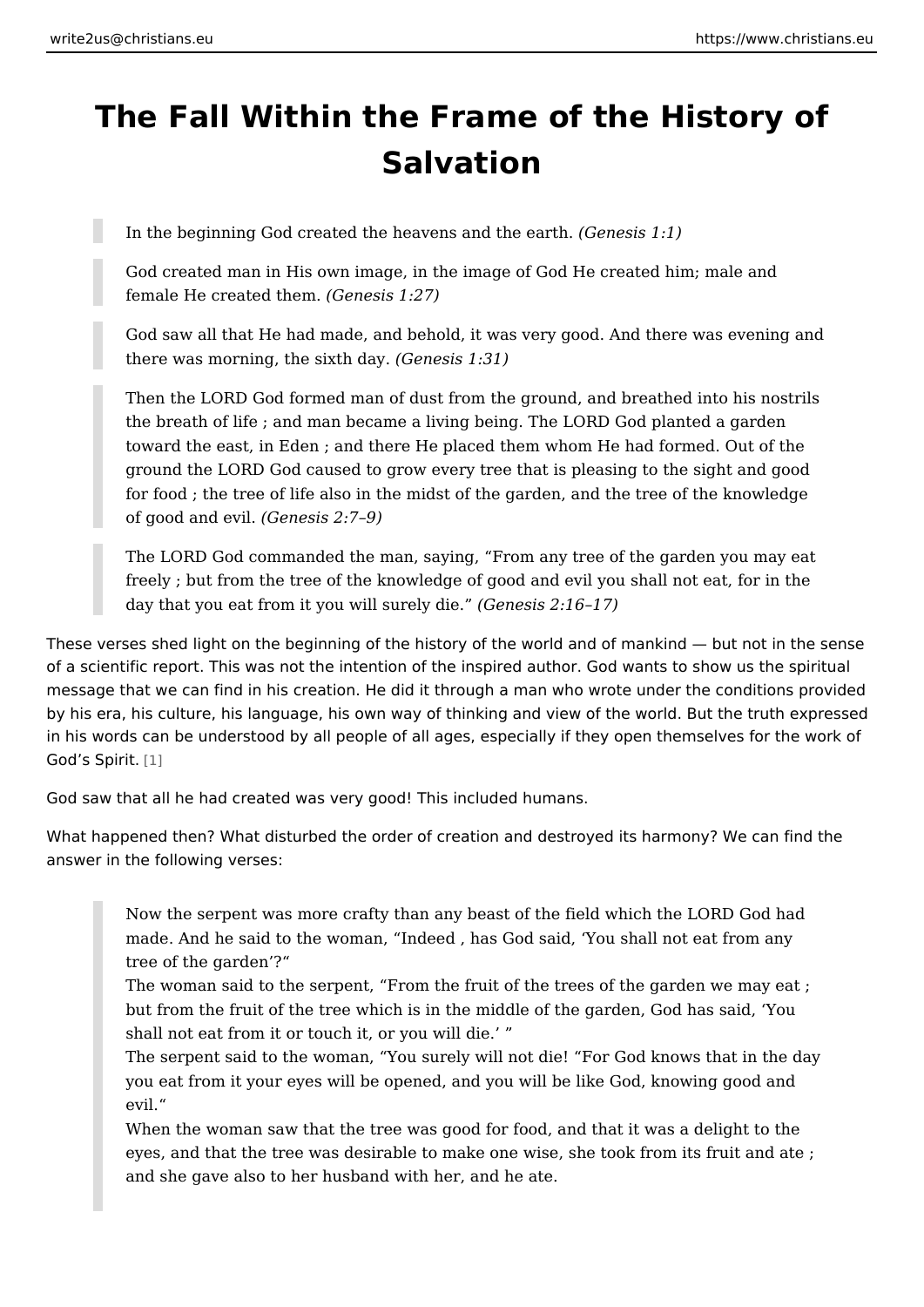Then the eyes of both of them were opened, and they knew that they were naked; and they sewed fig leaves together and made themselves loin coverings.

They heard the sound of the LORD God walking in the garden in the cool of the day, and the man and his wife hid themselves from the presence of the LORD God among the trees of the garden.

Then the LORD God called to the man, and said to him, "Where are you?" He said, "I heard the sound of You in the garden, and I was afraid because I was naked ; so I hid myself." And He said, "Who told you that you were naked ? Have you eaten from the tree of which I commanded you not to eat ?"

The man said, "The woman whom You gave to be with me, she gave me from the tree, and I ate."

Then the LORD God said to the woman, "What is this you have done ?" And the woman said, "The serpent deceived me, and I ate."

The LORD God said to the serpent, "Because you have done this, Cursed are you more than all cattle, And more than every beast of the field; On your belly you will go, And dust you will eat all the days of your life; And I will put enmity Between you and the woman, And between your seed and her seed ; He shall bruise you on the head, And you shall bruise him on the heel."

To the woman He said, "I will greatly multiply Your pain in childbirth, In pain you will bring forth children ; Yet your desire will be for your husband, And he will rule over you."

Then to Adam He said, "Because you have listened to the voice of your wife, and have eaten from the tree about which I commanded you, saying, 'You shall not eat from it'; Cursed is the ground because of you;In toil you will eat of it All the days of your life. "Both thorns and thistles it shall grow for you; And you will eat the plants of the field ; By the sweat of your face You will eat bread, Till you return to the ground, Because from it you were taken ; For you are dust, And to dust you shall return." Now the man called his wife's name Eve, because she was the mother of all the living. The LORD God made garments of skin for Adam and his wife, and clothed them. Then the LORD God said, "Behold, the man has become like one of Us, knowing good and evil ; and now, he might stretch out his hand, and take also from the tree of life, and eat, and live forever "- therefore the LORD God sent him out from the garden of Eden, to cultivate the ground from which he was taken. So He drove the man out; and at the east of the garden of Eden He stationed the cherubim and the flaming sword which turned every direction to guard the way to the tree of life. *(Genesis 3:1–24)* 

We can understand from the passages mentioned in the beginning of this article *(Genesis 1–2)*, that creation includes the free will of man, which is the precondition of independent existence and of the dialogue of love. In other words, God, in his love, created man to be capable of love. However, for this to become reality, man has to deal with this gift he received in accordance with the order of creation. That is, he must accept the gift of life with joy and not treat it like stolen goods, clinging to it as if it were his own property. Instead we are to give it back to our Creator voluntarily, as our response in the dialogue of love. Only in this self-giving dependence on the Father can a person's own unique personality, his "self", develop through love to be as noble, rich and independent as God planned it to be.

In this way he can live in harmony with his Creator, with other people, with his surroundings and with himself. But this did not happen.

Man realized that he was a unique "self", distinct from his Creator. This realization however didn't lead him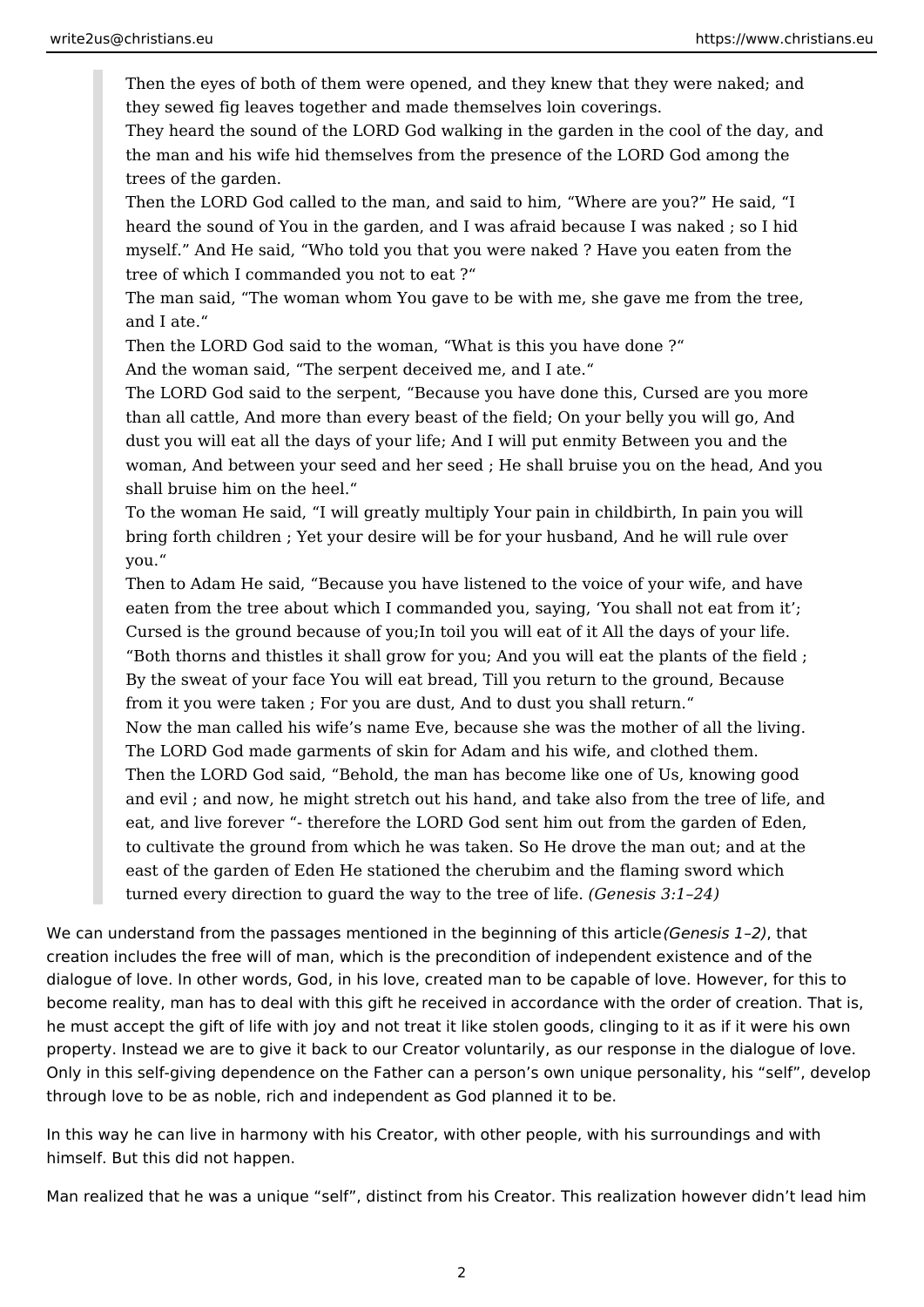to bow down in front of his Creator as the Source of Life, as his Lord. He didn't want to become an "adult" by continually holding onto the hand of God who wanted to lift him up to Himself, but instead developed a wish to become like God, that is, he wanted to be God. He listened to somebody who called his attention to this "great opportunity", to that which is a delight to the eyes and desirable.

The serpent said to the woman, You surely will not die! For God knows that in the day you eat from it your eyes will be opened, and you will be like God, knowing good and evil. *(Genesis 3:4–5)* 

When the woman saw that the tree was good for food, and that it was a delight to the eyes, and that the tree was desirable to make one wise, she took from its fruit and ate ; and she gave also to her husband with her, and he ate. *(Genesis 3:6)* 

That's "all" I have to do—to decide that I will not listen to God? (Well, what kind of god is he, who jealously withholds his knowledge from us and prohibits us from gaining it?) Whether or not we put it into words, by wanting to realize myself independently of God, I put myself in his place. What's more, I oppose him directly when I make my own will the absolute standard of good and bad. With this decision mankind (the first humans, as well as you and I) rebelled, turned away from life, from joy, hid from God—died. The avalanche started. Sin had caused the tragedy of mankind to begin.

Therefore, just as through one man sin entered into the world, and death through sin, and so death spread to all men, because all sinned. *(Romans 5:12)* 

The encounter between God and man in the garden expresses their nearness to one another, the close relationship between them. Man's life has an aim and a calling. By working in the garden he was to rule—in a good way—over all that was entrusted to him. He was to guard it, to benefit from its fruit by living in harmony with himself and his environment and by taking care of his relationship with God.

The consequence of the first sin is that man hides from God. He becomes alienated from him. Fear falls on him. Fear which nobody taught him. Where does it come from, then? Is it a strange by-product of matter or a twist of fate? No. It is a natural reaction following from the order of creation. Man "feels" that he has done something bad! But because nobody likes to be afraid or acknowledge that he is bad, one sin follows the other: he tries to explain his sin. He shifts the blame to others and ultimately blames God.

The man said, "The woman you put here with me—she gave me some fruit from the tree, and I ate it." Then the LORD God said to the woman, "What is this you have done?" The woman said, "The serpent deceived me, and I ate." *(Genesis 3:12–13)*

- the woman you put here with me (why did you give such a woman?)

- the woman gave me

- the serpent deceived me (well, sometimes we realize that we deceived ourselves or others deceived us, but it is often too late)

Through sinning man alienates himself from other people. He degrades them to be the aims or objects of his own interests.

Yet your desire will be for your husband, and he will rule over you. *(Genesis 3:16b)*.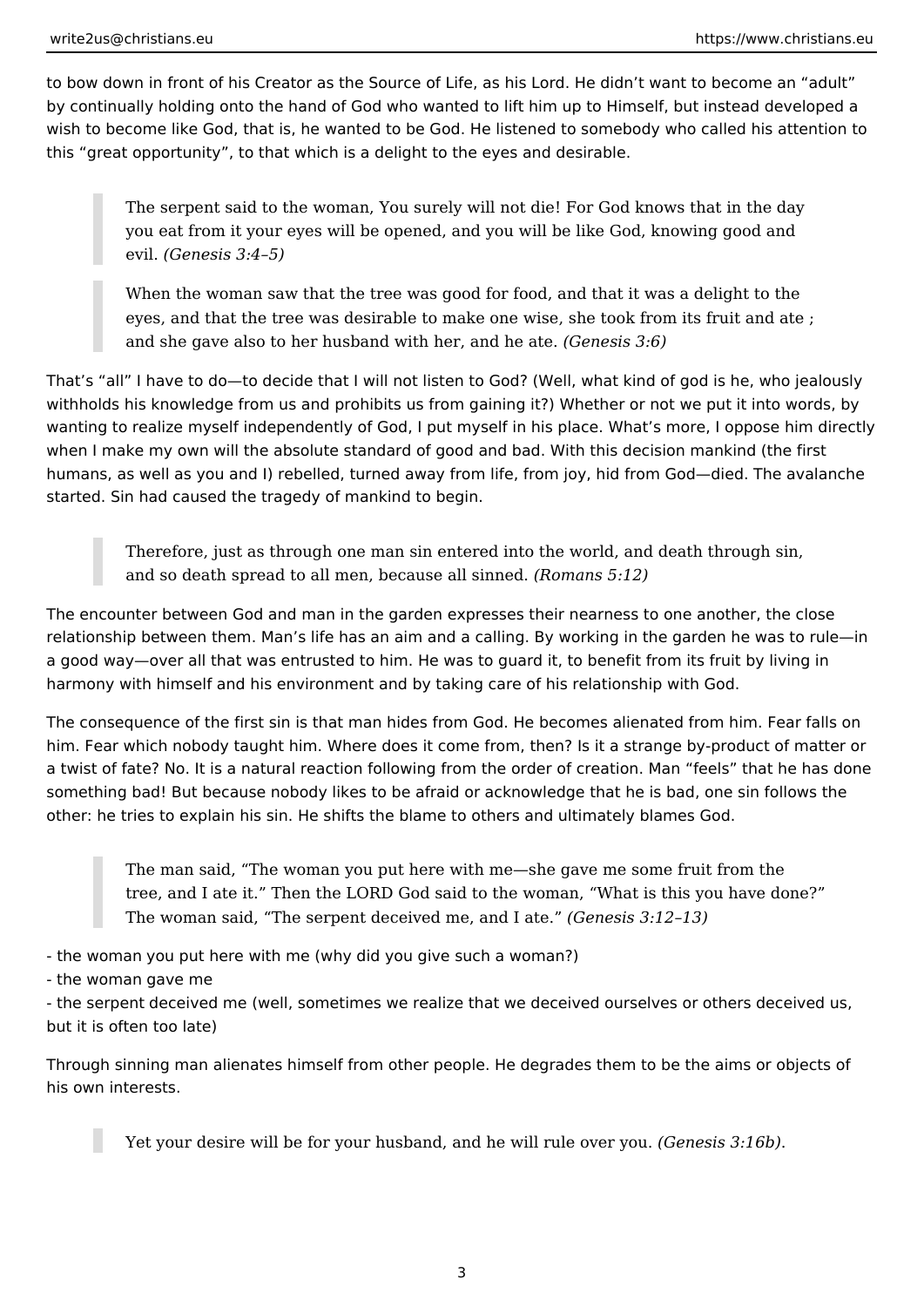Since man contradicts his Creator, he contradicts his own being as well. His original being is divided.

What does it mean to be divided? Man received his spirit from God so that he can rule over himself in cooperation with God in a sensible way, maintaining the physical-spiritual unity of his person. However, when our will is directed towards something finite (i.e. towards ourselves) or other less important things instead of towards the infinite Good (i.e. God), then we become slaves of our own idols instead of finding God who offers us the freedom of love. But at the very latest we will lose all these things at the moment of death. Then what remains is nothing but our exploited ego. **This is Hell.**

It's like being born into a royal family. No-one earns this right by his own merit. You are born the heir of the king. Then, as if it was a matter of course, you say, "Give me my inheritance, it is mine! I'll do with it what I want. I will show you how one should treat it." Just like the example of the prodigal son:

There was a man who had two sons. The younger one said to his father, 'Father, give me my share of the estate.' So he divided his property between them. Not long after that, the younger son got together all he had, set off for a distant country and there squandered his wealth in wild living. After he had spent everything, there was a severe famine in that whole country, and he began to be in need. So he went and hired himself out to a citizen of that country, who sent him to his fields to feed pigs. He longed to fill his stomach with the pods that the pigs were eating, but no one gave him anything. When he came to his senses, he said, 'How many of my father's hired men have food to spare, and here I am starving to death! I will set out and go back to my father and say to him: Father, I have sinned against heaven and against you. I am no longer worthy to be called your son; make me like one of your hired men.' So he got up and went to his father.

But while he was still a long way off, his father saw him and was filled with compassion for him; he ran to his son, threw his arms around him and kissed him. The son said to him, 'Father, I have sinned against heaven and against you. I am no longer worthy to be called your son.' But the father said to his servants, 'Quick! Bring the best robe and put it on him. Put a ring on his finger and sandals on his feet. Bring the fattened calf and kill it. Let's have a feast and celebrate. For this son of mine was dead and is alive again; he was lost and is found.' So they began to celebrate. *(Luke 15:11–24)*

Yes, he made it as far as the pigs' trough because he stubbornly followed his own ideas. And we do the same. As the Scripture says: we have all sinned, *"We all, like sheep, have gone astray, each of us has turned to his own way …" (Isaiah 53:6)*.

This is not the fate God wanted us to have. We caused it ourselves.

A further consequence is that when man behaves as if he were sovereign instead of being dependent as a creature, his own interest becomes his very first aim. In this way he alienates himself from his surroundings because he sees the gifts of nature which God gave him first of all through his interests, too. That means he does not live with them in harmony, ruling over them in a sensible way according to God's original plan, but he often abuses or destroys them as a tyrant.

So the thing that causes the tragedy of man is sin, i.e. contradicting God and his will.

But why did God not hinder it, why did't he do something about it? He did!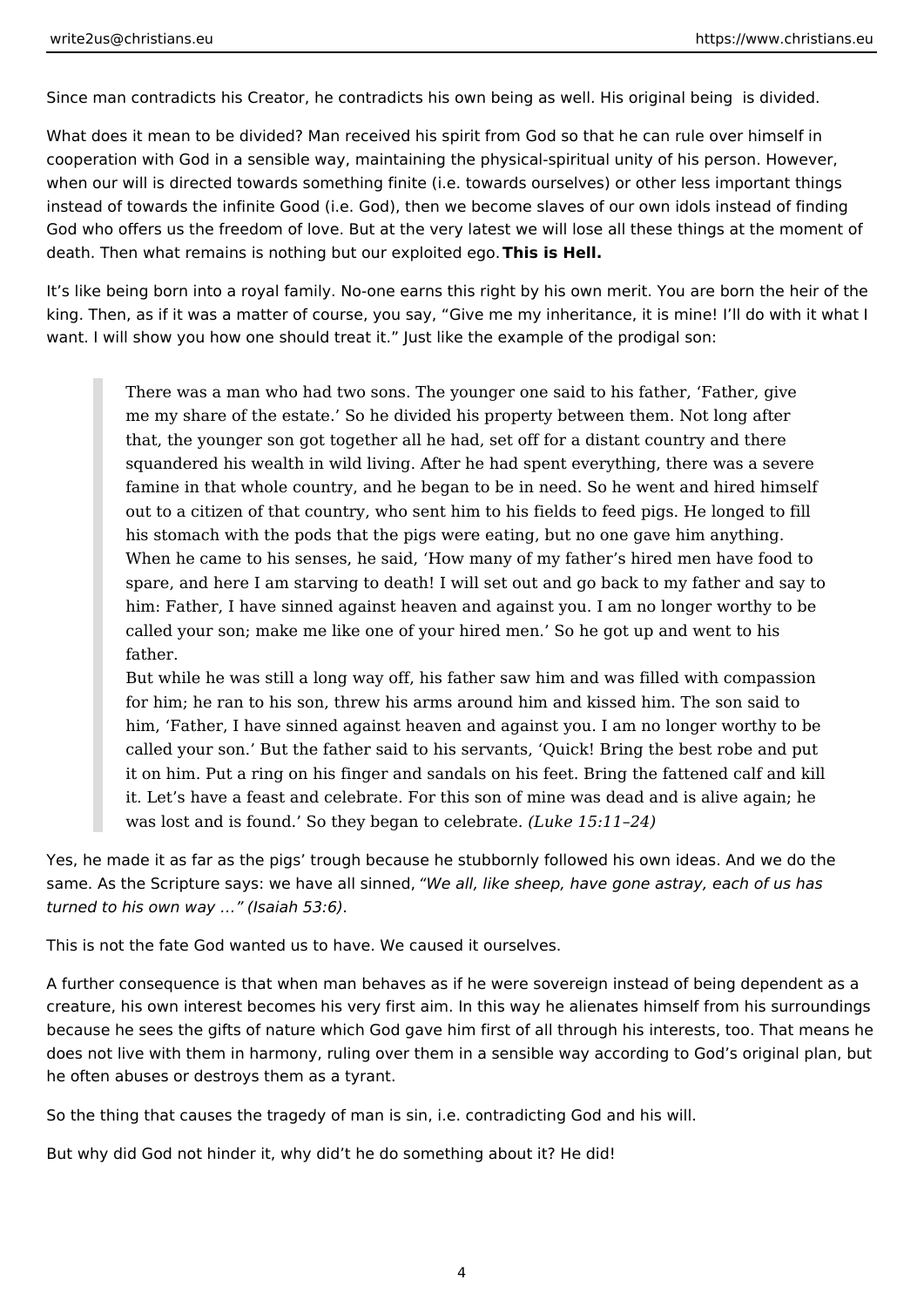& but from the tree of the knowledge of good and evil you shall not eat, that you eat from it you will  $S$ ue ne existi $\mathcal{Q}:$  17)

We have all heard the voice of our conscience speaking to us many times, Don t

Nevertheless we did it. Not because Adam did it. Not because others deceived m influence us, but they do not make me sinw dn sin because

This, however, contradicts the order of creation. The only way for a created beir remaining in complete dependence on his Creator (like a child depends on his pa commit expresses and confirms this striving for false independence of God. This throughout human h(Rotomans 5:12 A1) inful surrounding came to existence that infl everybody and in which people mutually strengthen each other bescian fruel anphiwations. that formed history!

At this point we do not want to provide a detailed refutation of the false teachin claims that man is totally incapable of doing good. Although the first human s si destroy his free will. Though weakened, he is still capable of choosing to do good. foundation of our moral responsibility. Cain s example should suffice here:  $8$  Be the door ; and its desire is for you, but yo (Genesis an a General did not lie when he said to a man after the fall. That means he had the capacity to do good. Cain sinned

The fact that one can choose what is good and live a god-fearing life (which doe but does show that man is not totally depraved), can be amply seen in the exemp  $(Genesis 5:22 M4)$  (Genesis 6:8 A $\Omega$ ) aham, Moses, the  $[OHeb$  hews 14  $\delta$  well as Elisabe and Zachar (i launke 1:5  $\theta$  hd many others.

But why are we talking about this dark tragedy, about death, about the avalanch by sin when what everybody is looking for is happiness and bliss? If we want to have to understand the depth and the weight of our sins. We have to abhor them for a Saviour. If people realize how much misery and destruction their sins caus make a desperate attempt to change. Then we learn how weak we are, even if we partial success. We sigh:

Wretched man that I am! Who will set me free from the (Romanyans this death 7:24)

Where is he, why does the Saviour delay? Not everybody would put it like this. A would. An atheist may describe his unspoken search for God as a search for the for good. Others search for the purpose and meaning of life, despite the uncerta the unfriendly darkness of the infinite universe, as a tiny creature:

My heart sits on the twig of nothing, its little body shivering, dumb. In calm unbroken gathering, staring, staring, the stars come. - József Attila: With $@$ ut Hope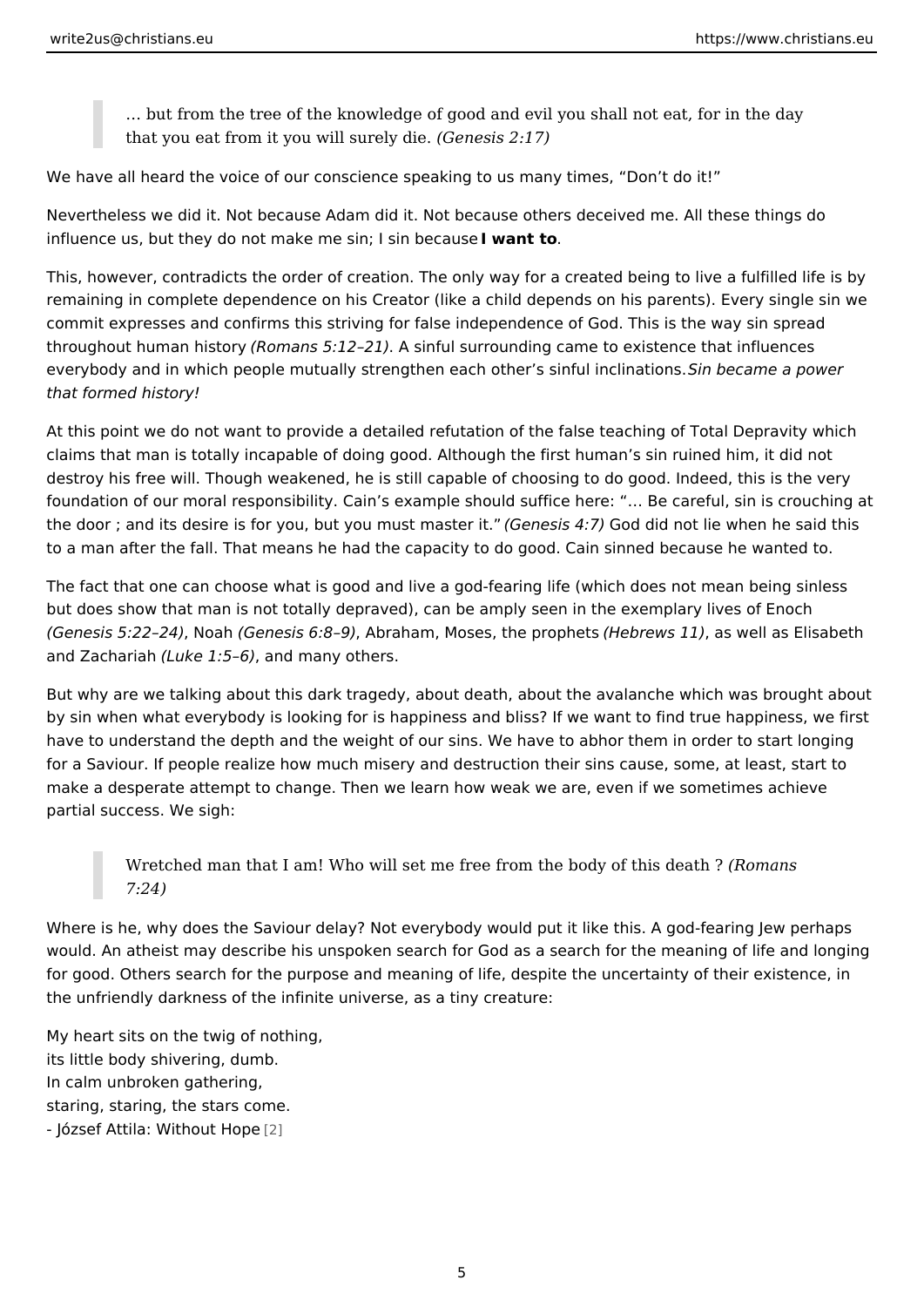A difficult process starts: facing reality. Will I escape or continue to face it? The shreds of my conscience get stronger through the longing for the good and testify: I cannot make my sins undone. A distressing result.

(Of course we often look for and "find" acceptable explanations for our sins and "warm-heartedly" forgive ourselves. Suppressing our conscience, wishing for false peace. But it is NEVER the same as the peace coming from the forgiveness of God.)

I feel like something has happened that I cannot restore, however hard I try. When I have lost the trust of a close friend, I cannot reclaim it, no matter how heroically I try. It depends exclusively on the good will of my friend. This is also plainly illustrated in the above-mentioned parable of the prodigal son. Only his father can accept him again and give him back his rights.

How much more it is like this with God? I can never come to him with the excuse that he should actually examine himself a bit, like I might do with a friend. But what can I say to the heavenly father who is patiently waiting for me — the stubborn, wayward son, to come back to him. (Luke 15). What could I tell him? He is perfectly good. He himself is love.

I can do nothing here but bow down and say, "Father, I have sinned against you."

He alone—the one whom I despised, from whose love I turned away, from whom I alienated myself—he can make me free, he can heal our relationship, restore the trust, my sonship. He himself will be the Saviour.

This promise can already be found in the history of the Fall.

And I will put enmity between you and the woman, and between your offspring and hers; he will crush your head, and you will strike his heel. *(Genesis 3:15)* 

The offspring of the woman, the last Adam crushes the serpent's head. This is the seed that grows from the root of David *(Isaiah 11:1–2!)*, it will be a small flower, a small shoot who will be able to stop the avalanche of sins with his sinlessness; He will tear out sin's sting by his obedience till death; He will bring us eternal life, restore what sin destroyed: perfect joy, harmony with God, with ourselves, with each other …

Yes, Jesus Christ has done it!

The first man forfeited what God gave him because he wanted to be like God. The last Adam, Jesus Christ became the beginning (first fruit) of a new mankind, the author of new life by renouncing equality with God and emptying himself …

… who, although He existed in the form of God, did not regard equality with God a thing to be grasped, but emptied Himself, taking the form of a bond-servant, and being made in the likeness of men. Being found in appearance as a man, He humbled Himself by becoming obedient to the point of death, even death on a cross. For this reason also, God highly exalted Him, and bestowed on Him the name which is above every name, so that at the name of Jesus every knee will bow, of those who are in heaven and on earth and under the earth, and that every tongue will confess that Jesus Christ is Lord, to the glory of God the Father. *(Philippians 2:6–11)* 

Only by following him in his humility can we walk with him on the path to eternal life.